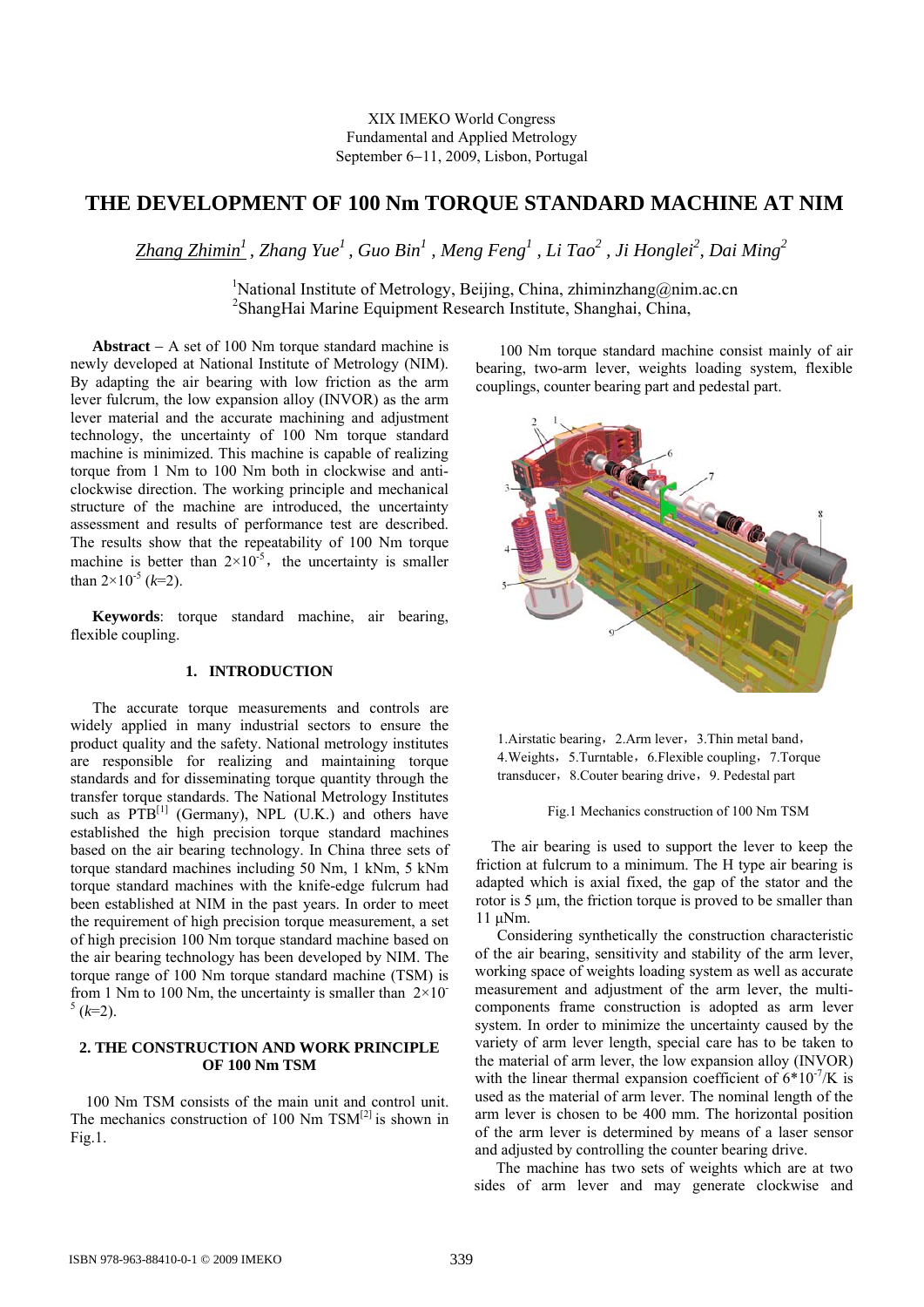anticlockwise torque separately. Fig.2 shows the configuration of the weights loading system. Each set of weights consists of four groups weights which include 10 pieces of 2.5 N weight, 10 pieces of 5 N weight, 10 pieces of 12.5 N weight and 10 pieces of 25 N weight. Four groups weights which are placed on the turntable can be loaded by weight loading lifter. The different groups of weights can be selected by rotating the turntable. Each group weight at left side and right side may generate torque separately or combined to generate the torque in the different range. The force is introduced free from bending moment via thin metal bands. The flexible couplings are used in the rotation axis and counter axis to reduce the influence of parasitical component.



Fig.2 The configuration of the weights loading system



# **3. PERFORMANCE EXPERIMENTS**

#### *3.1 Repeatability test*

The repeatability experiments were carried out in the range of 1 Nm-100 Nm. Five TT1 type torque transducers with nominal capacities of 5 Nm, 10 Nm, 20 Nm, 50 Nm and 100 Nm were used in the tests. The measurements for each torque transducer were done in clockwise and anticlockwise direction. Each measurement sequence includes three preloading and three increasing measurements at initial mounting position of torque transducer (0°), one preloading and one increasing measurement at each of other two rotational positions of torque transducers (120° and 240°). The repeatability is calculated by (1).

$$
R = \frac{\sqrt{\sum_{j=1}^{n} (X_j - \overline{X})^2}}{\frac{n-1}{\overline{X}}}
$$
 × 100% (1)

Where, *n* is the number of the increasing series at  $0^{\circ}$ position,  $X_i$  and  $\overline{X}$  are the deflection and average value of deflections with increasing test torque at 0° position respectively.

The results of repeatability test are shown in Fig.3. The results indicate the repeatability of 100 Nm TSM is better than  $2\times10^{-5}$ .

#### *3.2 Sensitivity test*

 In order to measure the influence of friction torque on the machine, the sensitivity tests were carried out by means of the milligram weights as well as torque transducers and measuring amplifier. Mounting the torque transducer on the torque machine and supplying the torque which is shown in table 1, while the output signal of torque transducer was stable, additional small weights (as small as possible) were added on the top weight used until the output signal had visible change. Table 1 shows the results of the sensitivity test of the machine.

Fig.3 The results of repeatability test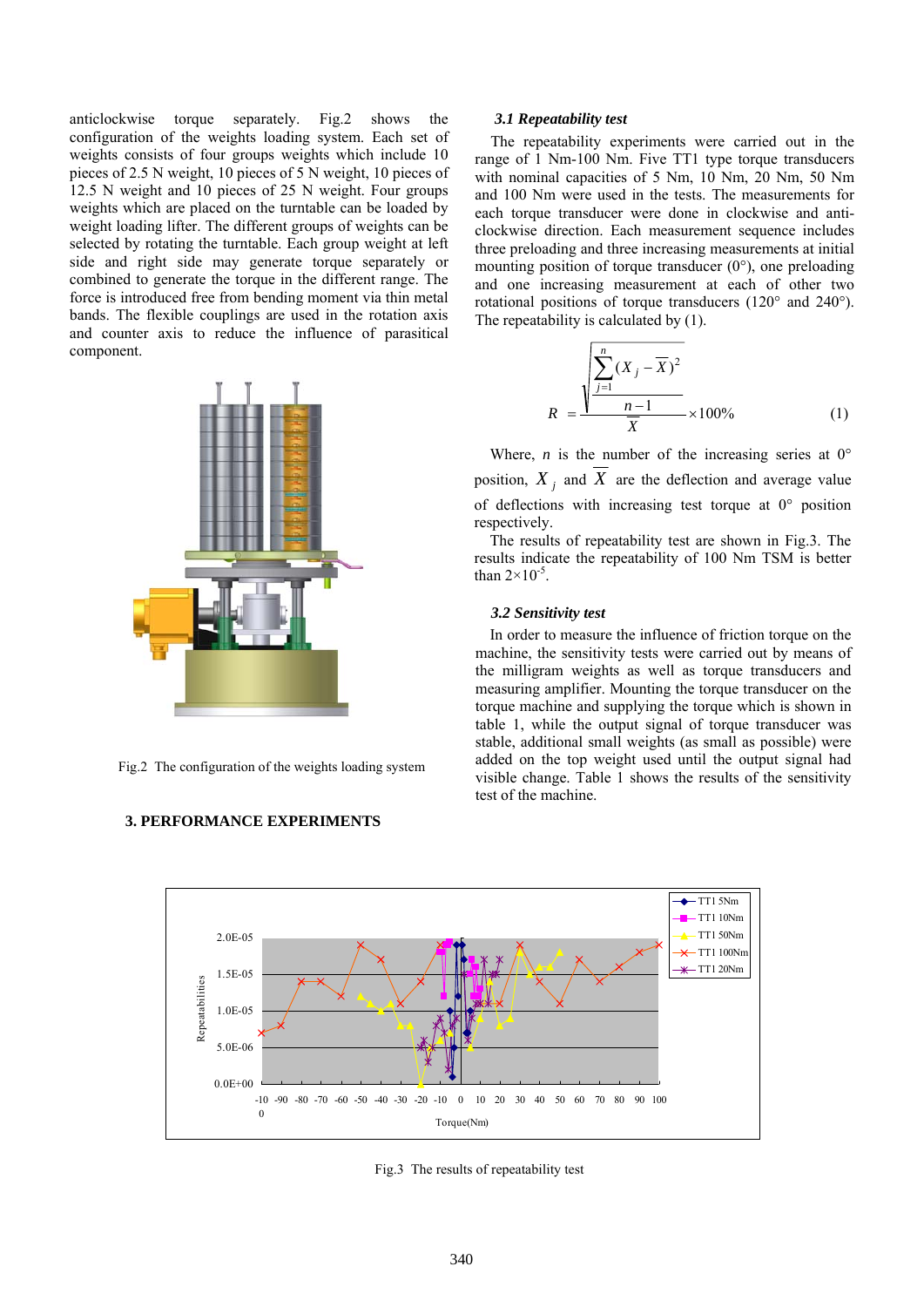Table 1 The results of the sensitivity test of the machine

| Torque<br>transducer | Supplied<br>torque | Corresponding<br>weights mass | Added small<br>Relative<br>weights mass<br>sensitivity |            |
|----------------------|--------------------|-------------------------------|--------------------------------------------------------|------------|
|                      | (Nm)               | (kg)                          | (mg)                                                   |            |
| $TT1/5$ Nm           |                    | 0.25                          |                                                        | $1.2E-0.5$ |
|                      | 2                  | 0.5                           |                                                        | 1.0E-05    |
|                      |                    | 1.25                          |                                                        | 4.0E-06    |
| $TT1/20$ Nm          | 20                 |                               | 20                                                     | 4.0E-06    |
| TT1 100 Nm           | 100                | 25                            | 50                                                     | 2.0E-06    |

# **4**.**EVALUATION OF UNCERTAINTY**

The uncertainty evaluation of deadweight torque standard machine has been introduced in some papers<sup>[3]</sup>, the details about the uncertainty evaluation are not discussed in this paper. The source of uncertainty, probability distribution, distribution factor and relative standard uncertainty are listed in table 2.

The uncertainty caused by arm lever's length is obtained by (2)

$$
u_{r,L} = \sqrt{u_{r,L_1}^2 + u_{r,L_2}^2 + u_{r,L_3}^2}
$$
 (2)

The relative standard uncertainty  $u_{r,c}$  is calculated as (3)

$$
u_{r,c} = \sqrt{u_{r,m}^2 + u_{r,g}^2 + (u_{r,\rho_a}^2 + u_{r,\rho_w}^2) (\frac{\rho_a}{(\rho_w - \rho_a)})^2 + u_{r,L}^2 + u_{r,\alpha}^2 + u_{r,b}^2 + u_{r,t}^2 + u_{r,M_f}^2}
$$
(3)  
=8.0×10<sup>-6</sup>

The relative expanded uncertainty  $U_{c,r}$  is calculated by (4)

$$
U_{r,c} = 2u_{r,c}
$$
 (k=2)  
=1.6×10<sup>-5</sup>

Table 2 The table of uncertainty budget

| Source of uncertainty                                               |                                        | $u_{r,i}$      | Probability<br>distribution | Distribution<br>factor | Relative standard<br>uncertainty |
|---------------------------------------------------------------------|----------------------------------------|----------------|-----------------------------|------------------------|----------------------------------|
| The mass measurement of weights                                     |                                        | $u_{r,m}$      |                             | $\sqrt{3}$             | $1.2 \times 10^{-6}$             |
| The gravitational acceleration<br>measurement                       |                                        | $u_{r,g}$      | Normal                      | 3                      | $6.6 \times 10^{-8}$             |
| The variety of air density                                          |                                        | $u_{r,\rho_a}$ | Rectangular                 | $\sqrt{3}$             | $1.9\times10^{-2}$               |
| The density measurement of the<br>weights material                  |                                        | $u_{r,\rho_w}$ | Normal                      | 3                      | $8.7\times10^{-3}$               |
| Arm<br>lever's<br>length<br>$u_{r,L}$                               | Length measurement                     | $u_{r,L}$      |                             | $\overline{2}$         | $1.3 \times 10^{-6}$             |
|                                                                     | The influence by<br>temperature change | $u_{r,L_2}$    | Rectangular                 | $\sqrt{3}$             | $0.7\times10^{-6}$               |
|                                                                     | The influence by<br>deformation        | $u_{r,L_3}$    | Rectangular                 | $\sqrt{3}$             | $4.5 \times 10^{-9}$             |
| The influence by lever inclination                                  |                                        | $u_{r,a}$      | Rectangular                 | $\sqrt{3}$             | $4.5 \times 10^{-9}$             |
| The influence by weight swing                                       |                                        | $u_{r,b}$      | Triangle                    | $\sqrt{6}$             | $1.6 \times 10^{-6}$             |
| The influence by non-coaxality of<br>rotation axis and counter axis |                                        | $u_{r,t}$      | Rectangular                 | $\sqrt{3}$             | $5.0 \times 10^{-10}$            |
| The influence by friction torque                                    |                                        | $u_{r,M_f}$    | Rectangular                 | $\sqrt{3}$             | $7.0\times10^{-6}$               |